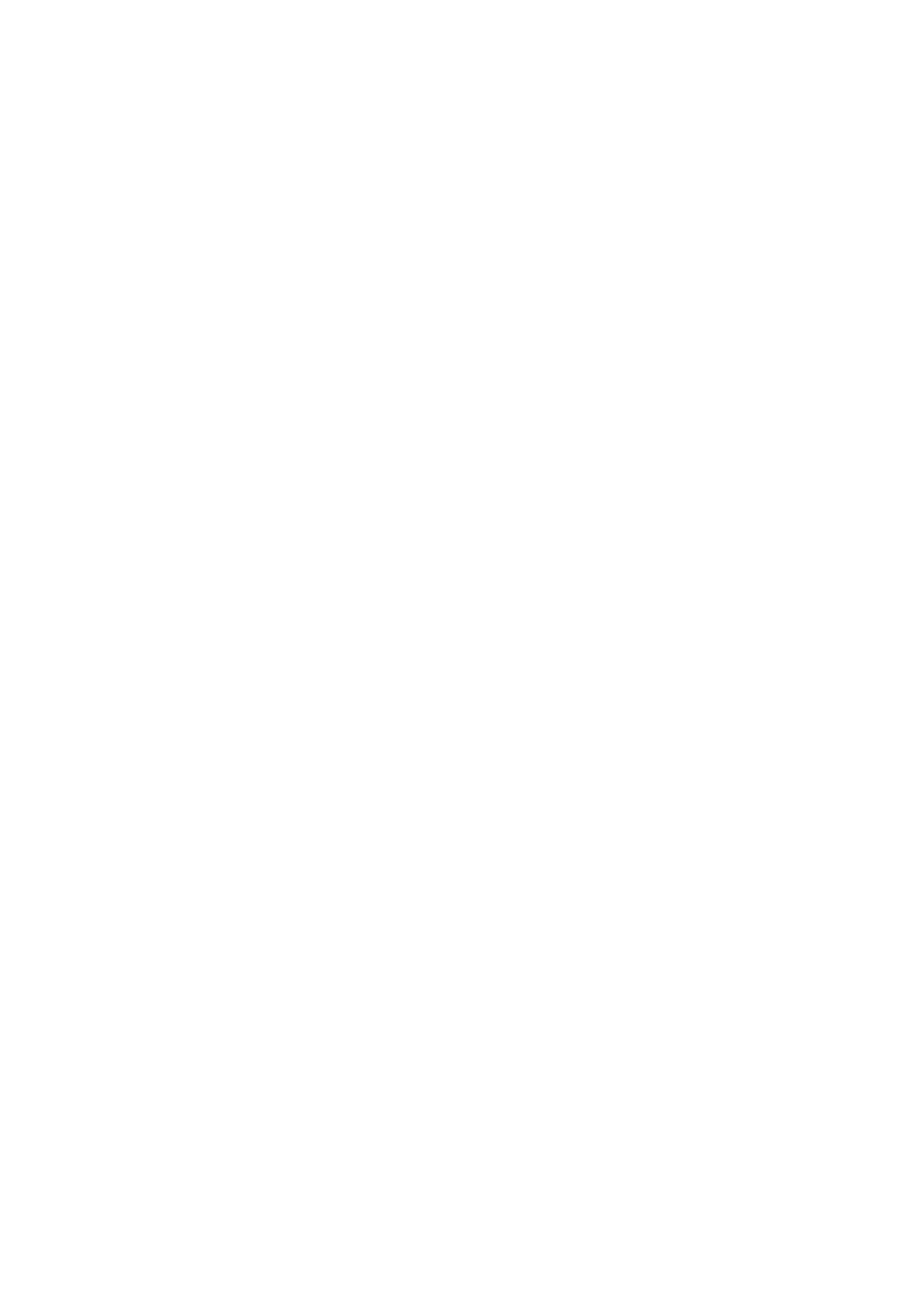## A **BILL** TO

Raise the age of criminal responsibility.

E IT ENACTED by the Queen's most Excellent Majesty, by and with the advice and consent of the Lords Spiritual and Temporal, and Commons, in this present Parliament assembled, and by the authority of the same, as follows: - $\mathbf{B}_{\text{rel}}$ 

#### **1 Increase in age of criminal responsibility**

<span id="page-2-1"></span><span id="page-2-0"></span>In section 50 of the Children and Young Persons Act 1933 (age of criminal responsibility) for "ten" substitute "12".

#### **2 Extent, commencement and short title**

- (1) This Act extends to England and Wales only.
- (2) This Act comes into force on such day as the Secretary of State may by regulations made by statutory instrument appoint.
- (3) This Act may be cited as the Age of Criminal Responsibility Act 2020.

*5*